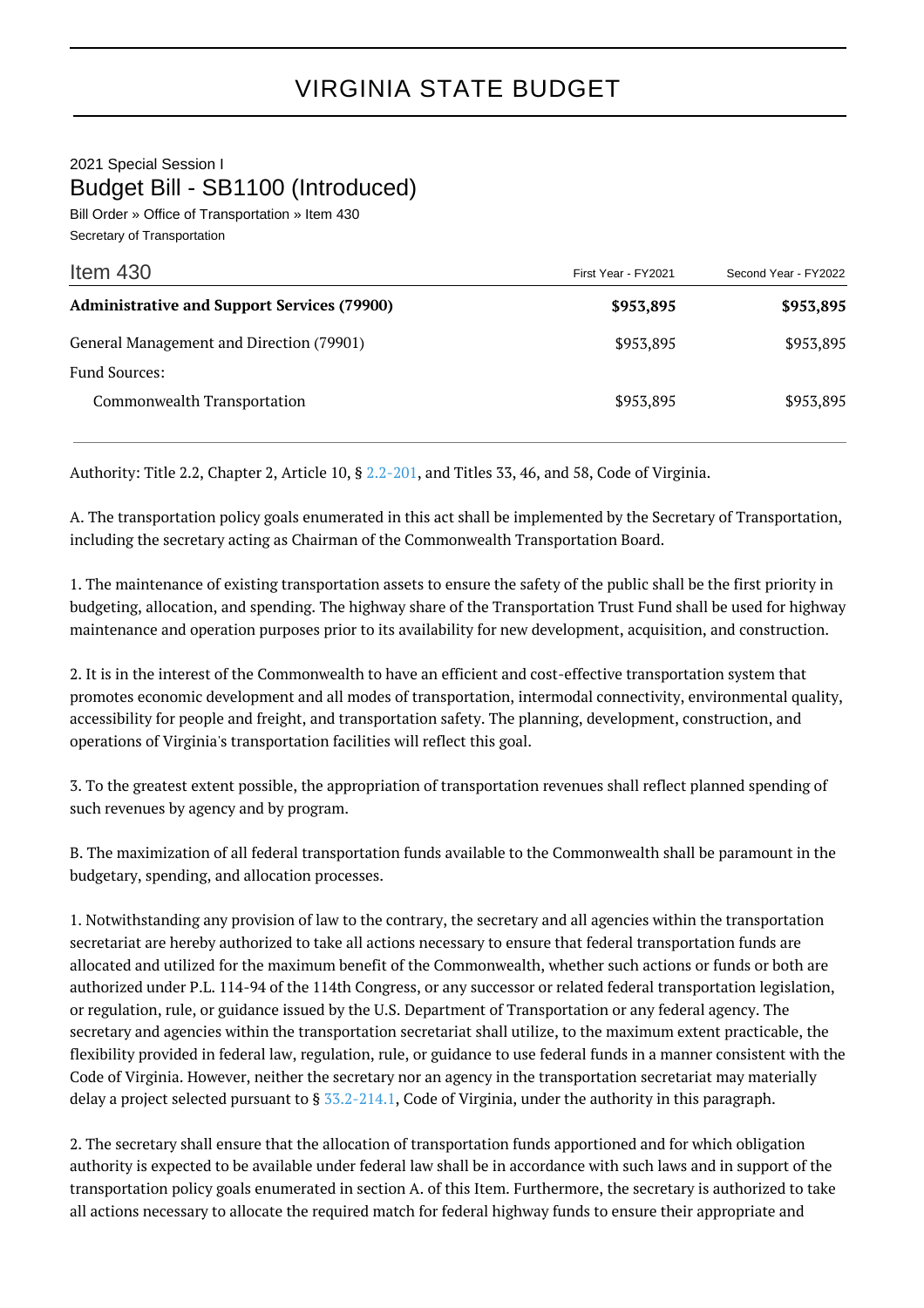timely obligation and expenditure within the fiscal constraints of state transportation revenues and in support of the efforts addressed in B.1. By June 1 of each year, the secretary, as Chairman of the Board, shall report to the Governor and General Assembly on the allocation of such federal transportation funds and the actions taken to provide the required match.

3. The board shall only make allocations providing the required match for federal Regional Surface Transportation Block Grant Program funds to those Metropolitan Planning Organizations in urbanized areas greater than 200,000 that, in consultation with the Office of Intermodal Planning and Investment, have developed regional transportation and land use performance measures pursuant to Chapters 670 and 690 of the 2009 Acts of Assembly and have been approved by the board.

4. Projects funded, in whole or part, from federal funds referred to as congestion mitigation and air quality improvement, shall be selected as directed by the board. Such funds shall be federally obligated within 12 months of their allocation by the board and expended within 36 months of such obligation. If the requirements included in this paragraph are not met by such agency or recipient, then the board shall use such federal funds for any other project eligible under 23 USC 149.

5. Funds made available to the Metropolitan Planning Organizations known as the Regional Surface Transportation Block Grant Program for urbanized areas greater than 200,000 shall be federally obligated within 12 months of their allocation by the board and expended within 36 months of such obligation. If the requirements included in this paragraph are not met by the recipient, then the board may rescind the required match for such federal funds.

6. Notwithstanding paragraph B.2. of this Item, the required matching funds for Transportation Alternatives projects are to be provided by the project sponsor of the federal-aid funding.

7. Federal transportation funds as well as the required state matching funds may be allocated by the Commonwealth Transportation Board for transit purposes under the same rules and conditions authorized by federal law in a manner consistent with the Code of Virginia. The Commonwealth Transportation Board, in consultation with the appropriate local and regional entities, may allocate state revenues to local and regional public transit operators, for operating and/or capital purposes.

8. If a regional area (or areas) of the Commonwealth is determined to be not in compliance with Clean Air Act rules regarding conformity and as a result federal and/or state allocations, apportionments or obligations cannot be used to fund or support transportation projects or programs in that area, such funds may be used to finance demand management, conformity, and congestion mitigation projects to the extent allowed by federal law. Any remaining amount of such allocations, apportionments, or obligations shall be set aside to the extent possible under law for use in that regional area.

9. Appropriations in this act related to federal revenues outlined in this section may be adjusted by the Director, Department of Planning and Budget, upon request from the Secretary of Transportation, as needed to utilize and allocate additional federal funds that may become available.

10. The secretary shall ensure that any bonds issued pursuant to Article 4, Chapter 15 of Title 33.2 shall be programmed to eligible projects selected and funded through the High Priority Projects Program pursuant to § [33.2-370](http://law.lis.virginia.gov/vacode/33.2-370/) or the Construction District Grant Program pursuant to [§33.2-371](http://law.lis.virginia.gov/vacode/33.2-371/). In any year such bond proceeds are allocated to one or both of the programs, the secretary shall take all necessary action to ensure that each program is provided with the same overall amount of monies though the mix of bond proceeds, state revenues, and federal revenues provided to each program may vary as deemed appropriate by the secretary.

C. The secretary may ensure that appropriate action is taken to maintain a minimum cash balance and/or cash reserve in the Highway Maintenance and Operating Fund.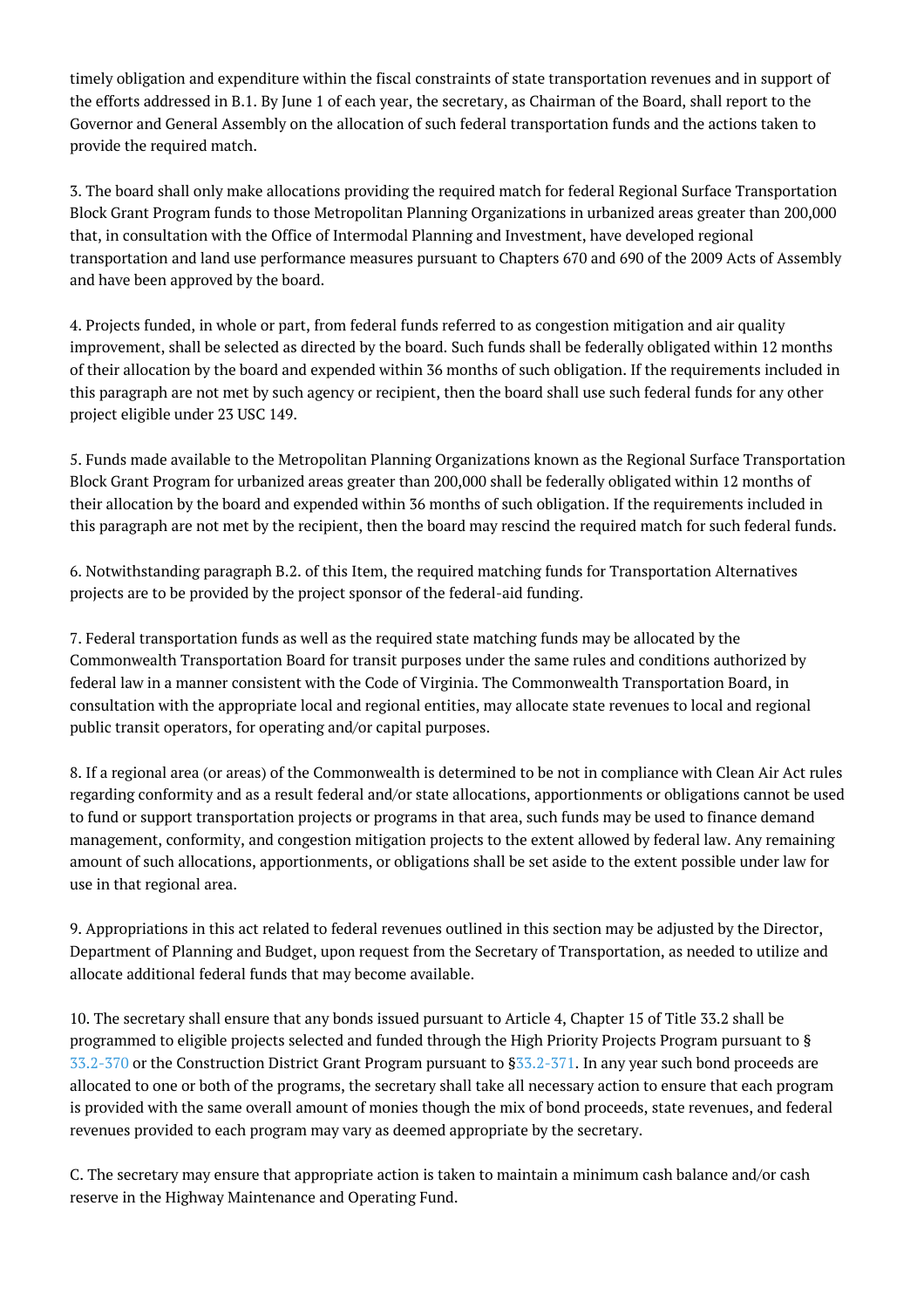D.1. The Office of Intermodal Planning and Investment shall recommend to the Commonwealth Transportation Board all allocations of funds made available in subsections A. and B. of Item 446. The planning and evaluation may be conducted or managed by the Department of Transportation, Department of Rail and Public Transportation, or another qualified entity selected and/or approved by the Commonwealth Transportation Board.

2. The office shall be responsible for implementing the statewide prioritization process pursuant to § [33.2-214.1](http://law.lis.virginia.gov/vacode/33.2-214.1/) for the Commonwealth Transportation Board.

3. The office shall work directly with affected Metropolitan Planning Organizations to develop and implement quantifiable and achievable goals relating to congestion reduction and safety, transit and HOV usage, job/housing ratios, job and housing access to transit and pedestrian facilities, air quality, and/or per-capitacapital vehicle miles traveled pursuant to Chapters 670 and 690 of the 2009 Acts of Assembly.

4. For allocation of funds under Paragraph 1, the office may give a higher priority for planning grants to (i) regional organizations to analyze various land development scenarios for their long range transportation plans, (ii) local governments to revise their comprehensive plans and other applicable local ordinances to designate urban development areas pursuant to Chapter 896 of the 2007 Acts of Assembly and incorporate the principles included in such act, and (iii) local governments, regional organizations, transit agencies and other appropriate entities to develop plans for transit oriented development and the expansion of transit service. Such analyses, plans, and ordinances shall be shared with the regional planning district commission or metropolitan planning organization and the Commonwealth Transportation Board.

E.1. The Commonwealth Transportation Board is hereby authorized to apply for, execute, and/or endorse applications submitted by private entities or political subdivision of the Commonwealth to obtain federal credit assistance for one or more qualifying transportation infrastructure projects or facilities to be developed pursuant to the Public-Private Transportation Act of 1995, as amended. Any such application, agreement and/or endorsement shall not financially obligate the Commonwealth or be construed to implicate the credit of the Commonwealth as security for any such federal credit assistance.

2. The Commonwealth Transportation Board is hereby authorized to pursue or otherwise apply for, and execute, an agreement to obtain financing using a federal credit instrument for project financings otherwise authorized by this Act or other Acts of Assembly.

F. Revenues generated pursuant to the provisions of § [58.1-3221.3,](http://law.lis.virginia.gov/vacode/58.1-3221.3/) Code of Virginia, shall only be used to supplement, not supplant, any local funds provided for transportation programs within the localities authorized to impose the fees under the provisions of § [58.1-3221.3,](http://law.lis.virginia.gov/vacode/58.1-3221.3/) Code of Virginia.

G. The Director, Department of Planning and Budget, is authorized to adjust the appropriation of transportation agencies in order to utilize proceeds from the sale of Commonwealth of Virginia Transportation Capital Projects Revenue Bonds which were authorized in a prior fiscal year but not issued, pursuant to Section 2 of Enactment Clause 2 of Chapter 896 of the 2007 General Assembly Session.

H. The Director, Department of Planning and Budget, is authorized to adjust the appropriation of transportation agencies in order to utilize proceeds from the sale of Commonwealth of Virginia Federal Transportation Grant Anticipation Revenue Notes.

I. In programming funds for the reconstruction and rehabilitation of structurally deficient bridges pursuant to § [33.2-358](http://law.lis.virginia.gov/vacode/33.2-358/) C.(i), Code of Virginia, the Commonwealth Transportation Board shall consider both state and locallyowned bridges.

J. All revenues generated under Chapter 896 of the Acts of Assembly of 2007 (HB 3202) and Chapter 766 of the Acts of Assembly of 2013 (HB 2313) that were dedicated to transportation-related funds have been appropriated in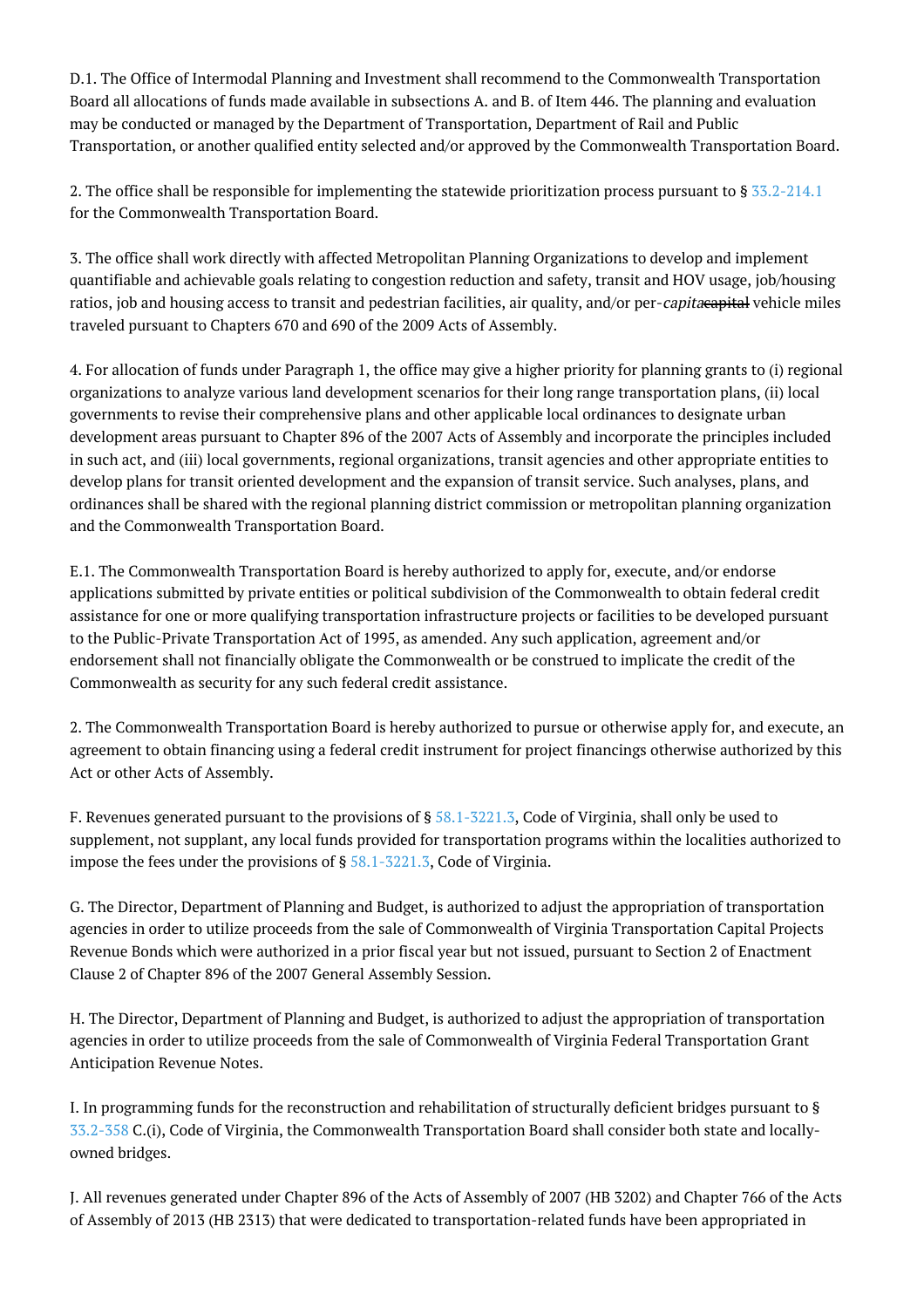conformity with the requirements of those respective chapters.

K. Notwithstanding § [33.2-502,](http://law.lis.virginia.gov/vacode/33.2-502/) Code of Virginia, the high-occupancy requirement for a HOT lane facility that is constructed as a result of the Public-Private Transportation Act (§ [33.2-1800](http://law.lis.virginia.gov/vacode/33.2-1800/) et. seq.) with an initial construction cost in excess of \$3 billion and whose operation, maintenance, or financing is not a result of the same comprehensive agreement that resulted in the facility's construction shall be not less than two.

L. The Department of Rail and Public Transportation Transit shall establish within the Transit Ridership Incentive Program, established pursuant to House Bill 1414 and Senate Bill 890 of the 2020 General Assembly, a Congestion Mitigation Program that will use at least \$5,000,000 annually for operating cost assistance to reduce congestion in urban areas. The funds from this program will be allocated to transit systems in amounts that collectively achieve maximum congestion mitigation and passenger miles traveled. The Secretary shall provide to the Chairs of House Appropriations, Senate Finance and Appropriations, House Transportation and Senate Transportation Committees the methodology used and the distributions of such funds to transit systems by June 30, 2021.

M. It is the intent of the General Assembly that the Secretary of Transportation and the Secretary of Natural Resources, in consultation with the Chairs of the House Appropriations, Senate Finance and Appropriations, House Transportation, Senate Transportation, House Agriculture, Chesapeake and Natural Resources, and Senate Agriculture, Conservation and Natural Resources Committees, and counties containing subject outfalls, shall evaluate the scope of drainage outfalls across the Commonwealth originating from Virginia Department of Transportation (VDOT) maintained roads with no assigned maintaining entity, and recommend cost-effective solutions and means by which to fund maintenance of such outfalls. The Secretaries shall provide an interim report detailing their evaluation to the aforementioned committee chairs no later than December 31, 2020 and a final report of their findings, if not included in the December report, by September 30, 2021.

N. Prior to the execution of any Memorandum of Understanding on behalf of the Commonwealth of Virginia for participation in the construction of any potential improvements to the bridge and related railroad infrastructure located between the Rosslyn (RO) Interlocking near Long Bridge Park in Arlington, Virginia and the L'Enfant (LE) Interlocking near 10th Street SW in Washington, D.C., or prior to the authorization for the issuance of any bonds or the sale of any land by the Virginia Passenger Rail Authority, as may be established by legislation adopted by the 2020 Session of the General Assembly that becomes law, the Secretary of Transportation shall present, for their review, to the MEI Project Approval Commission established pursuant to Chapter 47 (§ [30-309](http://law.lis.virginia.gov/vacode/30-309/) et seq.) of Title 30, a draft of any Memorandum of Understanding, any proposed bond issuance, or contract related to the sale of land, or the terms of any agreement between or among any political subdivision of the Commonwealth of Virginia, any political subdivision of the United States, federal government agency, the National Passenger Railroad Corporation, a commuter rail service jointly operated by the Northern Virginia Transportation District established pursuant to § [33.2-1904](http://law.lis.virginia.gov/vacode/33.2-1904/) and the Potomac Rappahannock Transportation District established pursuant to the Transportation District Act (§ [33.2-1900](http://law.lis.virginia.gov/vacode/33.2-1900/) et seq.), and any Class I private railroad corporation.

O.1. Notwithstanding § [33.2-214](http://law.lis.virginia.gov/vacode/33.2-214/), the Six-Year Improvement Program adopted June 19, 2019, and as amended shall remain in effect through June 30, 2021, or until a new Six-Year Improvement Program is adopted that is based on the official Commonwealth Transportation Fund revenue forecast reflecting the impacts of COVID-19 pandemic.

2. Notwithstanding any other provisions of law, the assistance provided for fiscal year 2021 under Item 442 A.1.a and A.1.c may be maintained up to the levels allocated in the Six Year Improvement Program approved by the Commonwealth Transportation Board on June 19, 2019 until a Six-Year Improvement Program is adopted pursuant to paragraph O.1. of this item.

P. It is the intent of the General Assembly that the Commonwealth Transportation Board shall take steps necessary to address the reduction in revenues available for the Commonwealth Transportation Fund pursuant to § [33.2-1524](http://law.lis.virginia.gov/vacode/33.2-1524/) , Code of Virginia, in a manner to reduce the impacts on currently programmed projects and to allow for a phased implementation of the additional revenues made available by Chapters 1230 and 1275 of the 2020 Acts of